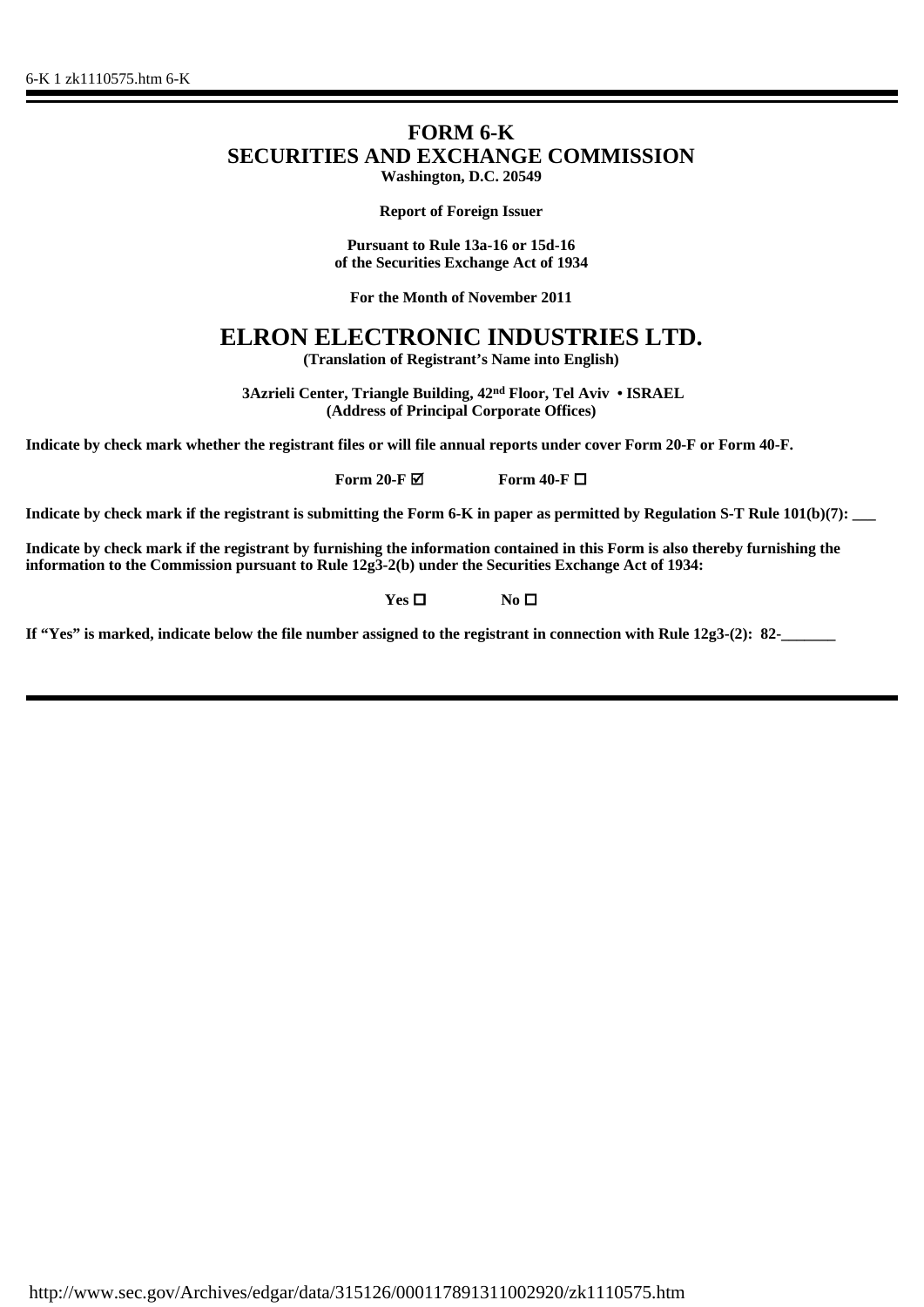English Translation of Registrant's Immediate Report filed with the Israeli Securities Authority on November 1, 2011 in connection with the convening of a special general meeting of shareholders.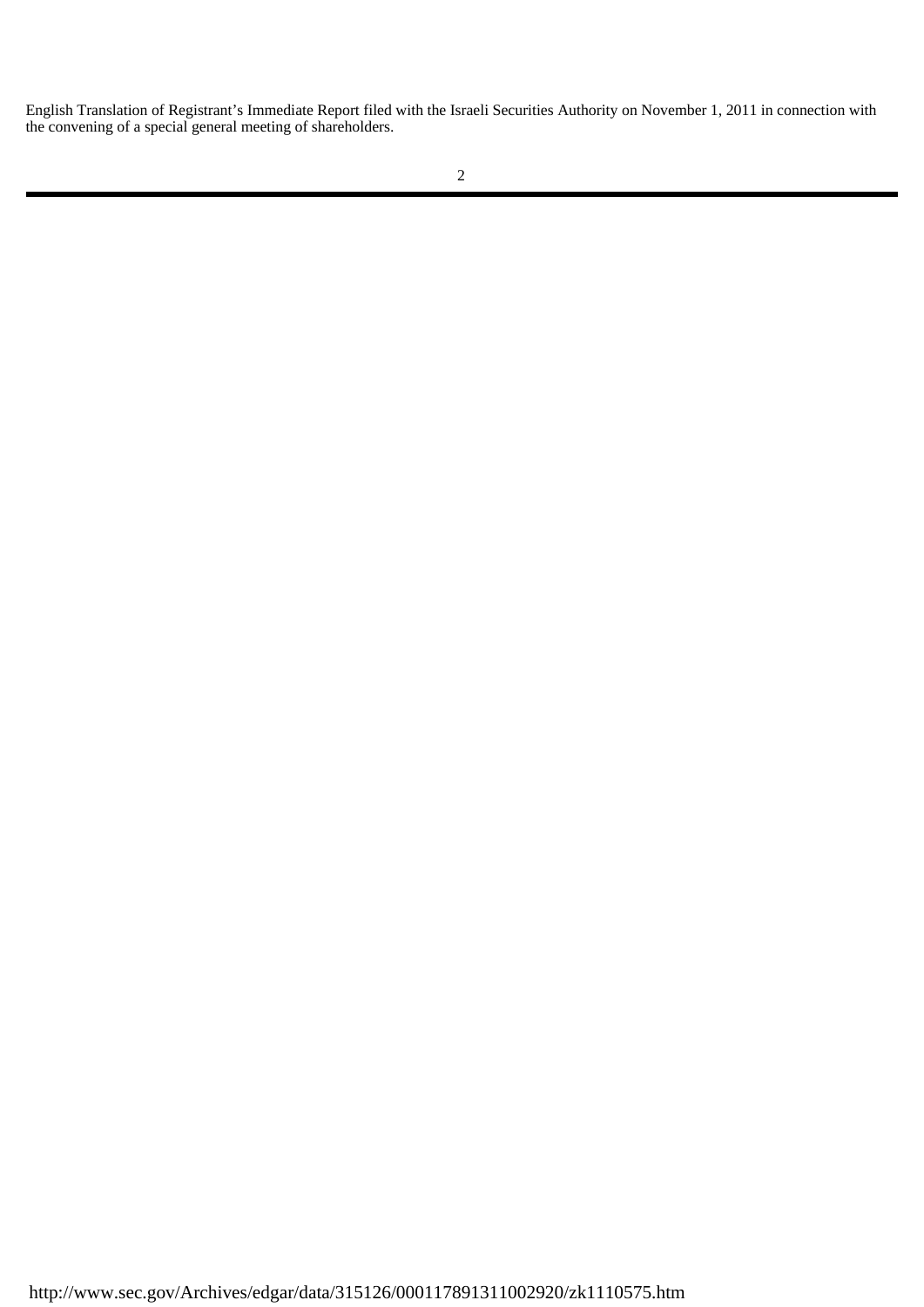### SIGNATURE

Pursuant to the requirements of the Securities Exchange Act of 1934, the Registrant has duly caused this report to be signed on its behalf by the undersigned, thereunto duly authorized.

> ELRON ELECTRONIC INDUSTRIES LTD. (Registrant)

By: /s/ Yaron Elad

 Yaron Elad VP & CFO

Dated: November 1, 2011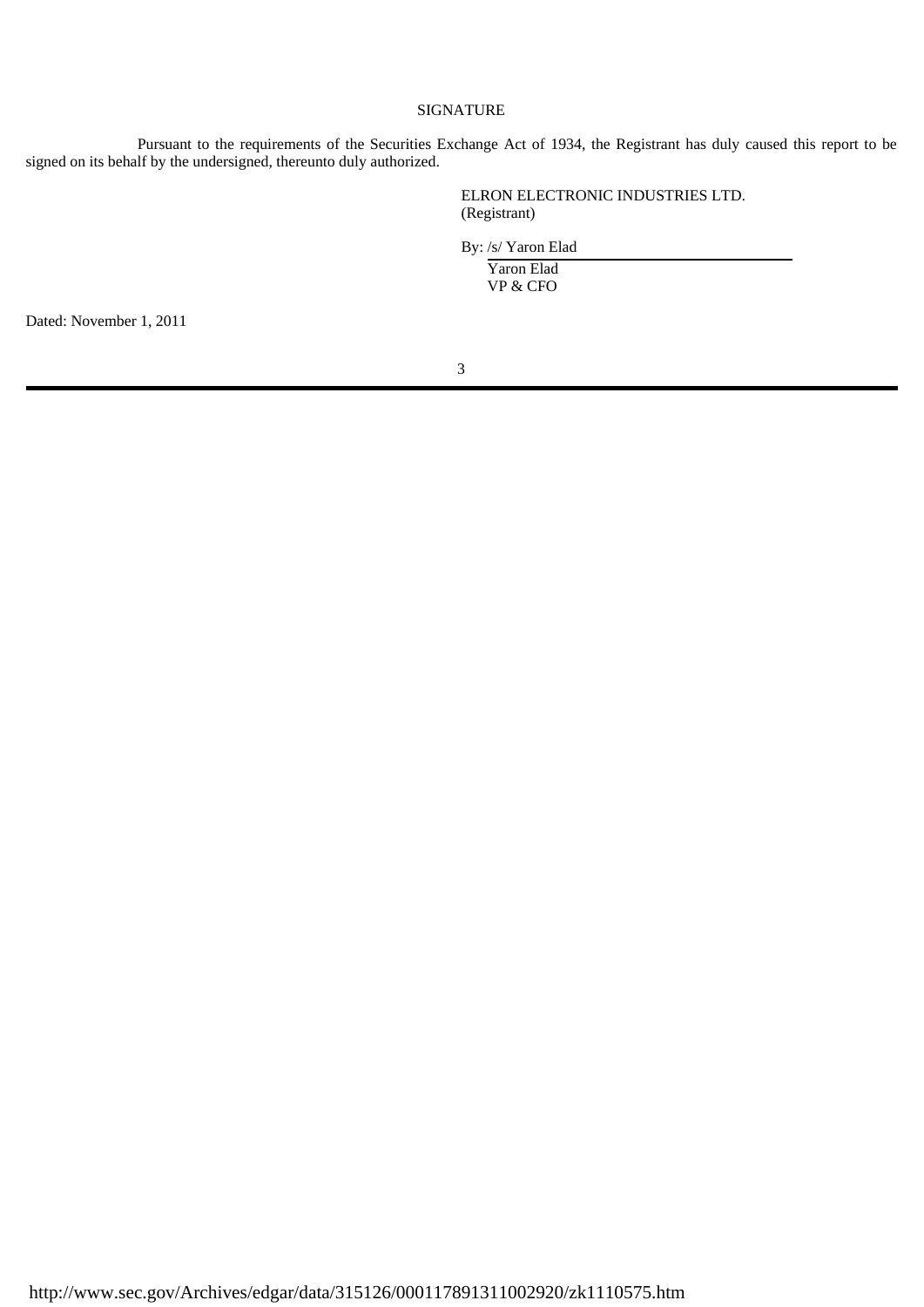# Elron Electronic Industries Ltd.

# **(the "Company")**

## **Re: Immediate Report regarding the Convening of a Special General Meeting of the Shareholders of the Company**

An immediate report (the "**Report**") is hereby given pursuant to the Companies Law, 5759-1999 (the "**Companies Law**"), and to the Securities Regulations (Periodic and Immediate Reports), 5730-1970, (the "**Immediate Report Regulations**") and to the Companies Regulations (Notification and Announcement of general meetings and class meetings in a public Company (2000) relating to the convening of a special general meeting of the shareholders of the Company for the approval of the matter described below ("**General Meeting**")

### **1. General**

On October 12, 2011, with the completion of three years from the date of his appointment by the shareholders meeting of the Company, the tenure of Mr. Gad Arbel, an external director, came to an end. Due to an error, a shareholders meeting was not convened in time to extend Mr. Arbel's tenure as aforesaid. On November 1, 2011, the Board of Directors of the Company met in order to convene a special general meeting on the agenda of which is the approval of the appointment of Mr. Gad Arbel for a second term as an external director of the Company, as detailed in this report below.

## **2. Place, Date and Agenda of the Meeting**

The shareholders meeting of the Company's shareholders shall be held on December 7, 2011, at 10:30 am (Israel time), at the Company's registered office at 3 Azrieli Center (The Triangular Tower, 42nd Floor), in Tel Aviv (the "**Company's Offices**"). On the agenda of the General Meeting is following resolution:

The re-appointment of Mr. Gad Arbel as an external director for a second term of three years ending on October 12, 2014.

For details of the director who is a nominee for re-appointment as aforesaid, see Section 3 below.

It is noted that in accordance with Section 239(d) of the Companies Law,1999, until the convening of a General Meeting, the Board of Directors will appoint, in accordance with the articles of association of the Company, a female director who is not a "controlling person" or a relative of a "controlling person" of the Company. If a female director shall not be so appointed close to the time of the convening of the General Meeting, then the date of the General Meeting shall be postponed and a notice in this regard shall be delivered by the Company.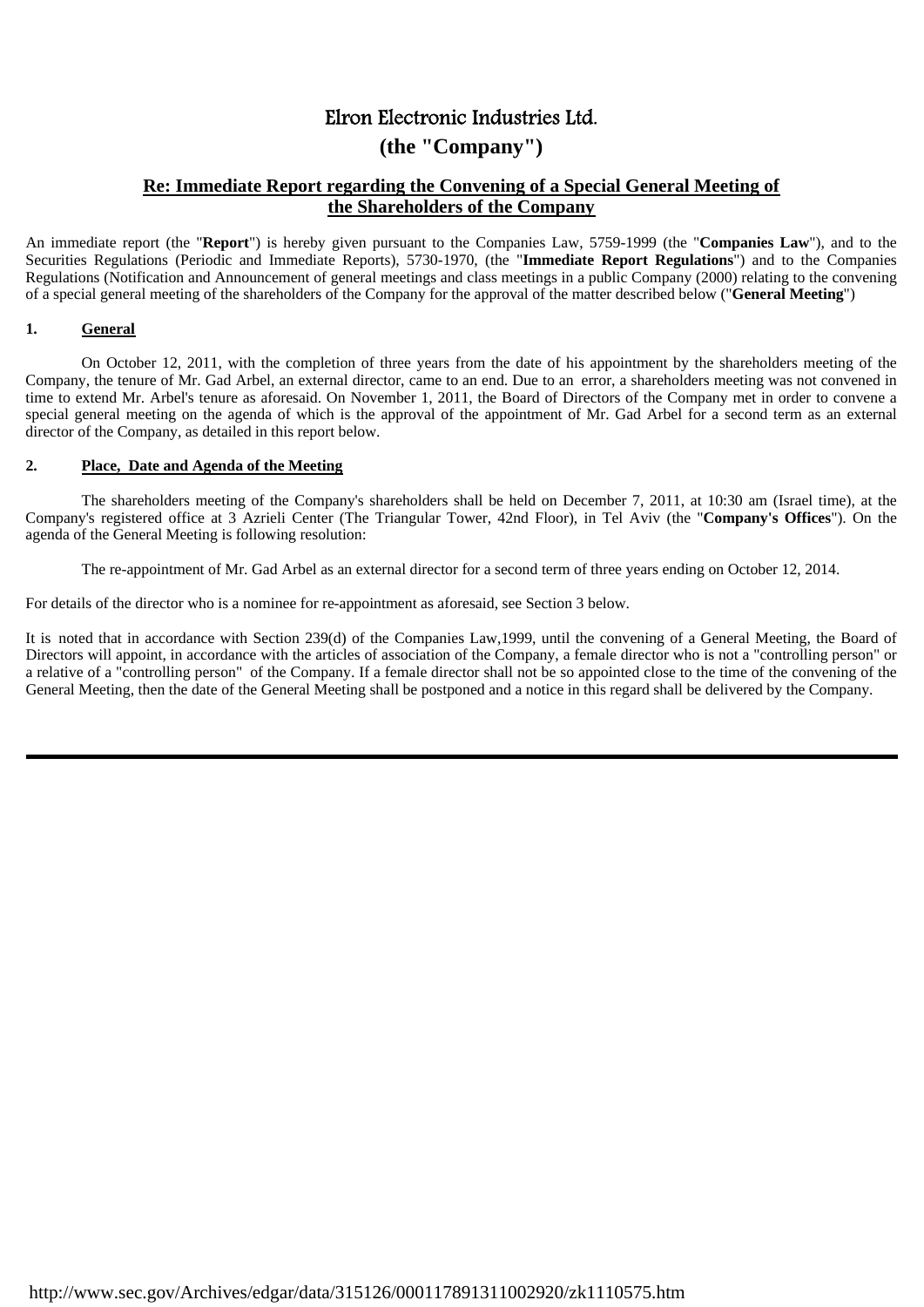#### **3. Details about the proposed director**

Gad Arbel, Identification No. 007943319.

Born on August 16, 1948, Israeli;

Address: Rehov Hashalom 96, Tel Aviv.

Became a director on October 12, 2008.

Masters in Business Administration – Hebrew University in Jerusalem, B. A in Economics, Hebrew University in Chairman of the Audit Committee of the Buksenbaum- Neta Fund. Jerusalem,

Director with Financial and Accounting Expertise.

Name and Personal Details **Name and Personal Details** Activities During Last 5 Years

Holds a Masters in Business Administration and a B.A in Economics from the Hebrew University in Jerusalem. Economic and financial consultant, external director, chairman of the audit committee and member of the investment committee at Psagot Mutual Funds (2005) Ltd, director of the Board of the College of Management Academic Studies, external director and chairman of the audit committee of the Managing Association of the Compulsory Vehicle Insurance (the Pool) Ltd., member of the Administrative Committee of the Veteran Pension Funds of Israel, Mr. Arbel has also served as director and chairman of the audit committee and finance committee of the Israel Discount Bank Ltd., served as a director and chairman of the Compliance Committee of the Israel Discount Bank of New York; From 1971-1992, Mr. Arbel served as the Commissioner of Capital Market, Insurance and Savings in the Ministry of Finance of the State of Israel, Supervisor of Insurance and vice chairman of the Israeli Securities Authority. Between 1997 and 2001 Mr. Arbel served as a vice-president of the United Mizrachi Bank and as chairman and director of various companies including the TASE and Maalot.

The nominee director signed a declaration in accordance with Sections 224 (b) and 241 of the Companies Law, the form of which is attached hereto.

#### **4. Required Majority**

The majority required for adoption of the resolution on the agenda specified in Section 2 above is a majority of the votes of the shareholders present, either in person or by representative (including via proxies), who are entitled to participate in the meeting and who are participating in the vote, provided that one of the following is met:

(1) The majority vote includes a majority of the votes of the shareholders who are not "controlling person" or have no personal interest in the approval of the appointment, except a personal interest which is not a result of a connection with the "controlling person" who are participating in the vote;

 $-2 -$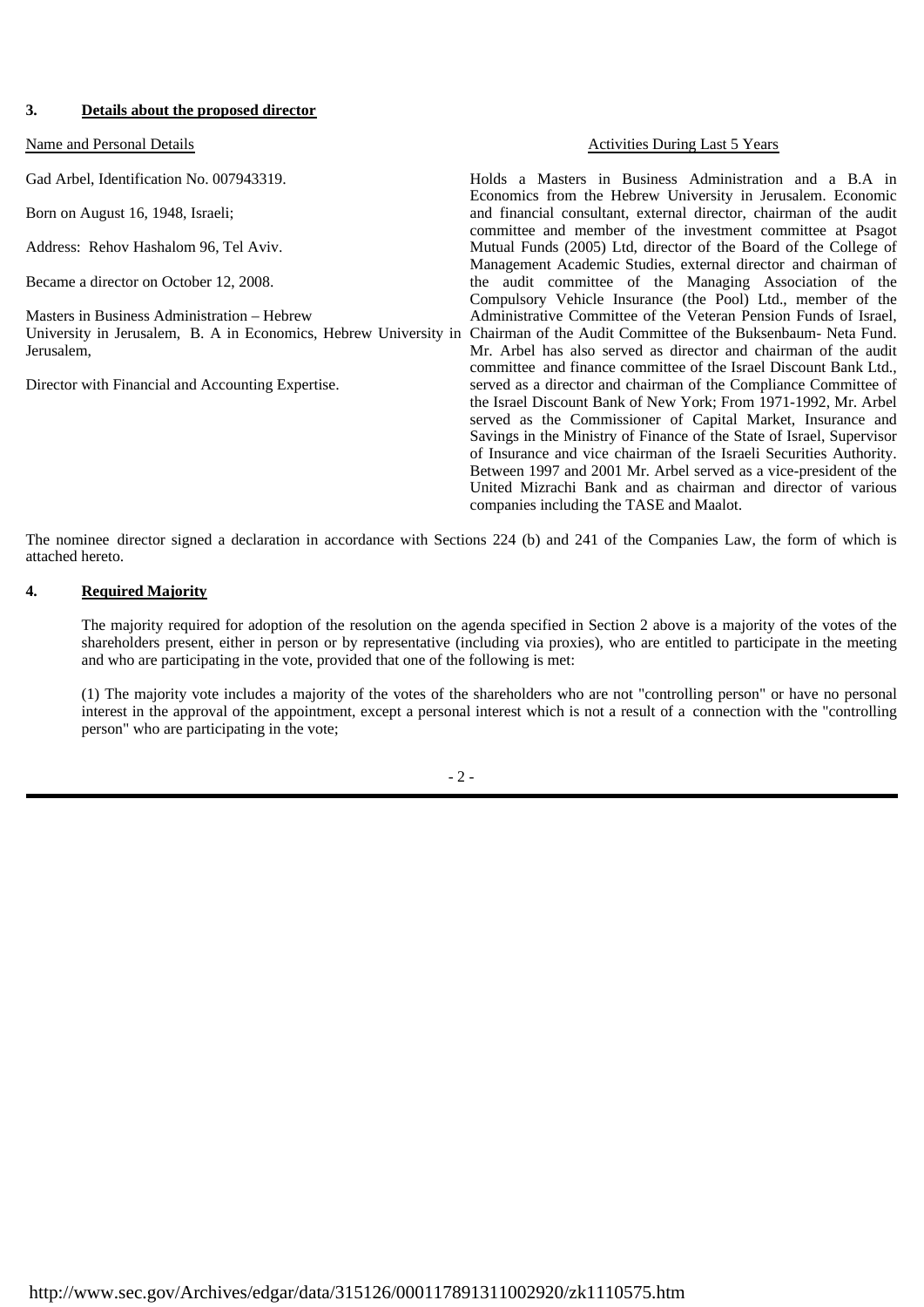(2) The total dissenting votes from among the shareholders stated in subparagraph (1) above shall not have exceeded two percent of the total voting rights in the Company.

## **5. Record Date**

The record date for the entitlement of a shareholder to participate and vote in the meeting, pursuant to Section 182 of the Companies Law , is November 8, 2011 (the "**Record Date**"). If trading does not take place on the Record Date, the Record Date shall be the last trading day immediately prior thereto.

### **6**. **Legal Quorum and Adjourned Meeting**

 A legal quorum shall be constituted upon the presence, either in person or by proxy, of at least two shareholders holding in total more than 33.3% of the issued shares conferring voting rights in the Company, within one half hour of the time scheduled for the opening of the meeting. In the absence of a legal quorum at the general meeting one half hour after the time scheduled for commencement of the meeting, the general meeting shall stand adjourned for one week, on the same day at the same time and in the same place. If no legal quorum shall be formed at the adjourned meeting one half hour after the time scheduled for the meeting, then one shareholder holding at least 25% of the issued share capital of the Company, present either in person or by proxy, shall constitute legal quorum.

## **7 Method of Voting**

7.1 A shareholder who wishes to participate in and vote at the meeting will be entitled to do so if a confirmation regarding his holding of shares on the Record Date, prepared in accordance with the Companies Regulations (Proof of Holding of a Share for the Purpose of Voting at the General Meeting), 5760-2000 had been delivered to the Company prior to the commencement of the meeting, as specified below.

7.2 A shareholder of the Company may participate in and vote at a meeting in person or may appoint a proxy who will be able to participate in the general meeting and to vote on his behalf (in accordance with the provisions of the Company's articles of association). A letter of appointment appointing a proxy as aforesaid (the "**Letter of Appointment**") and an original power of attorney on the basis of which the Letter of Appointment was signed, if any, shall be deposited at the Company's offices at least 48 hours before commencement of the meeting, (i.e. by Monday December 5, 2011, on 10:30 am). In the Letter of Appointment, it shall specify the full names of the appointer and the proxy, as they appear in the Registrar of Companies or the identification card (as applicable), their registration numbers or identification numbers, as applicable, and their place of incorporation or country of their passport ( as applicable).

7.3 Pursuant to the Companies Regulations (Proof of Holding of a Share for the Purpose of Voting at the General Meeting), 5760-2000, a shareholder in whose favor a share is registered with a TASE member, which share is included among the shares registered in the shareholders' register in the name of the nominee company, who wishes to vote at the general meeting, will provide the Company with confirmation regarding his holding of the share on the Record Date, which must be received from the TASE member with which his right to the share is registered in accordance with the requirements of the said regulations.

- 3 -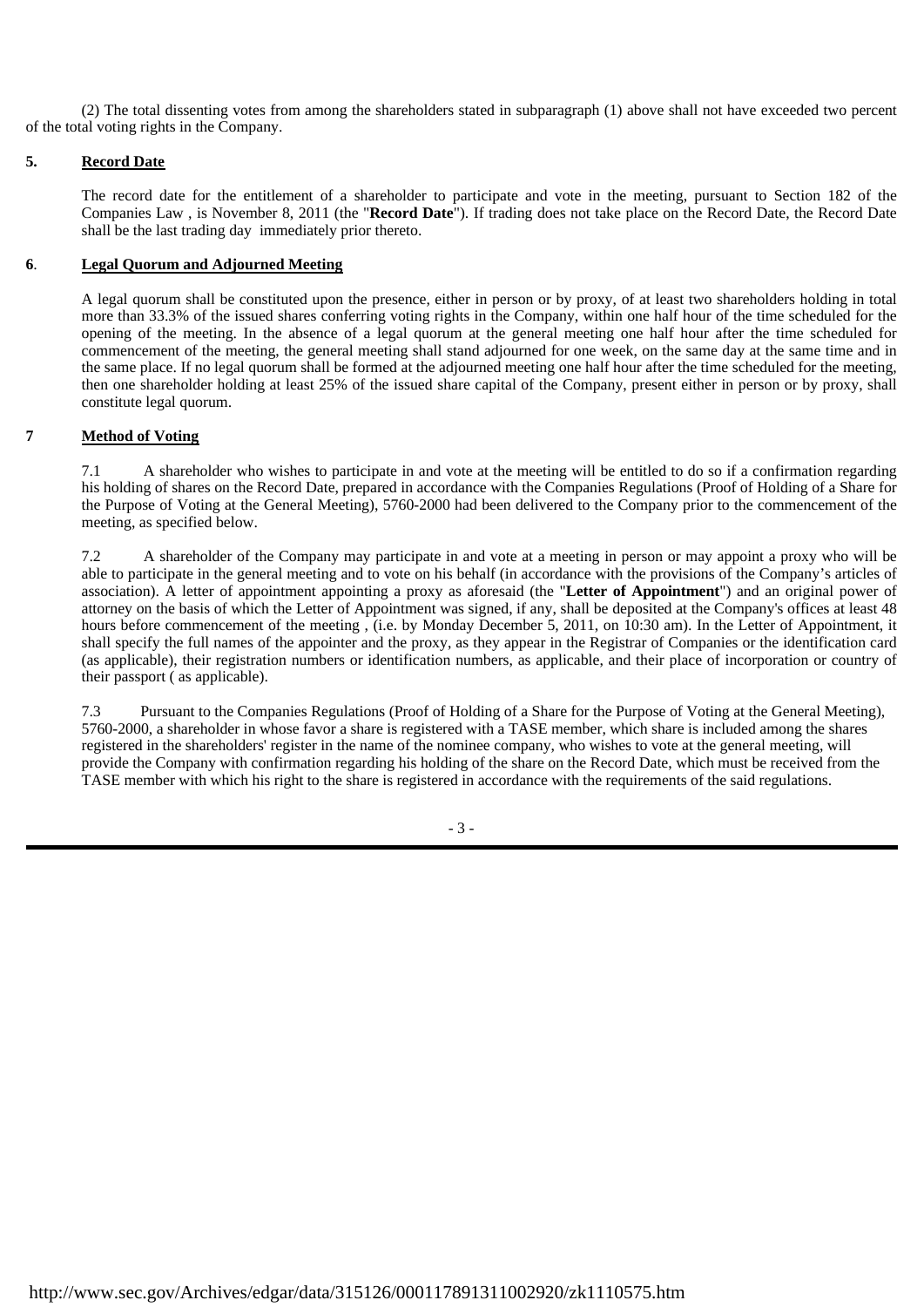### **8. Confirmation of Ownership and Proxy Card**

8.1. A shareholder whose shares are registered with a TASE member may receive confirmation of the holding from the TASE member through which he holds his shares, at a branch of the TASE member or by mail to his address in consideration for the delivery cost only, if he shall have so requested, provided that a request for this purpose shall be made in advance for a specific securities account.

8.2 In addition, shareholders whose shares are registered with American Stock Transfer ("AST") only, whether registered in such shareholders' name or held with a broker in the U.S., are entitled to vote their shares by delivering the proxy card to AST or to the broker through which the shares are held, as the case may be. The language of the proxy card may be viewed at the Company's website specified below, and will be sent to such shareholders. The votes may be cast by such shareholders only, according to the voting instructions set forth in the proxy card. The proxy card must be delivered to the Company's offices up to 48 hours before the date of the convening of the meeting (i.e. by Monday December 5, 2011, on 10:30 am Israel time).

#### **9 Deed of Vote, Position Statements**

9.1 According to the Companies Regulations (Voting in Writing and Position Statements), 5765 - 2005 shareholders may vote at the meeting with respect to the proposed resolutions on the agenda through a written proxy as specified below. The language of the written proxy and position statements in respect of the meeting may be found on the distribution website of the Israel Securities Authority ("ISA") at www.magna.isa.gov.il and on the website of Tel Aviv Stock Exchange Ltd. at http://maya.tase.co.il. A shareholder may approach the Company directly and receive therefrom, the language of the written proxy and the position statements. Shareholders who are not registered and their shares are registered with a stock exchange member, shall receive from the stock exchange members via e-mail and free of charge, a link to the language of the written proxy and position statements on the distribution website, if they informed that they wish to do so provided that the notice was given for a specific securities account and prior to the Record date. The vote shall be cast on the second part of the written proxy, as published on the distribution website of the ISA, stated above.

9.2 A Shareholder registered in the shareholders register and interested in voting in writing, shall indicate on the form the manner of its vote and shall deliver it to the Company or will send it by registered post together with a copy of its identification card or its passport or a copy of its certificate of incorporation, as applicable, such that the deed of vote will arrive at the Company's offices at least 72 hours before the date of the shareholders meeting, namely by Sunday, December 4, 2011 at 10.30 am. A Shareholder who is not registered in the shareholders register will deliver or send the deed of vote aforesaid, together with the confirmation of ownership so that the deed of vote arrives at the Company's offices at the aforesaid time. A shareholder whose shares are registered with a TASE member may receive confirmation of the holding from the TASE member through which he holds his shares, at a branch of the TASE member or by mail to his address in consideration for the delivery cost only, if he shall have so requested, provided that a request for this purpose shall be made in advance for a specific securities account.

 $-4-$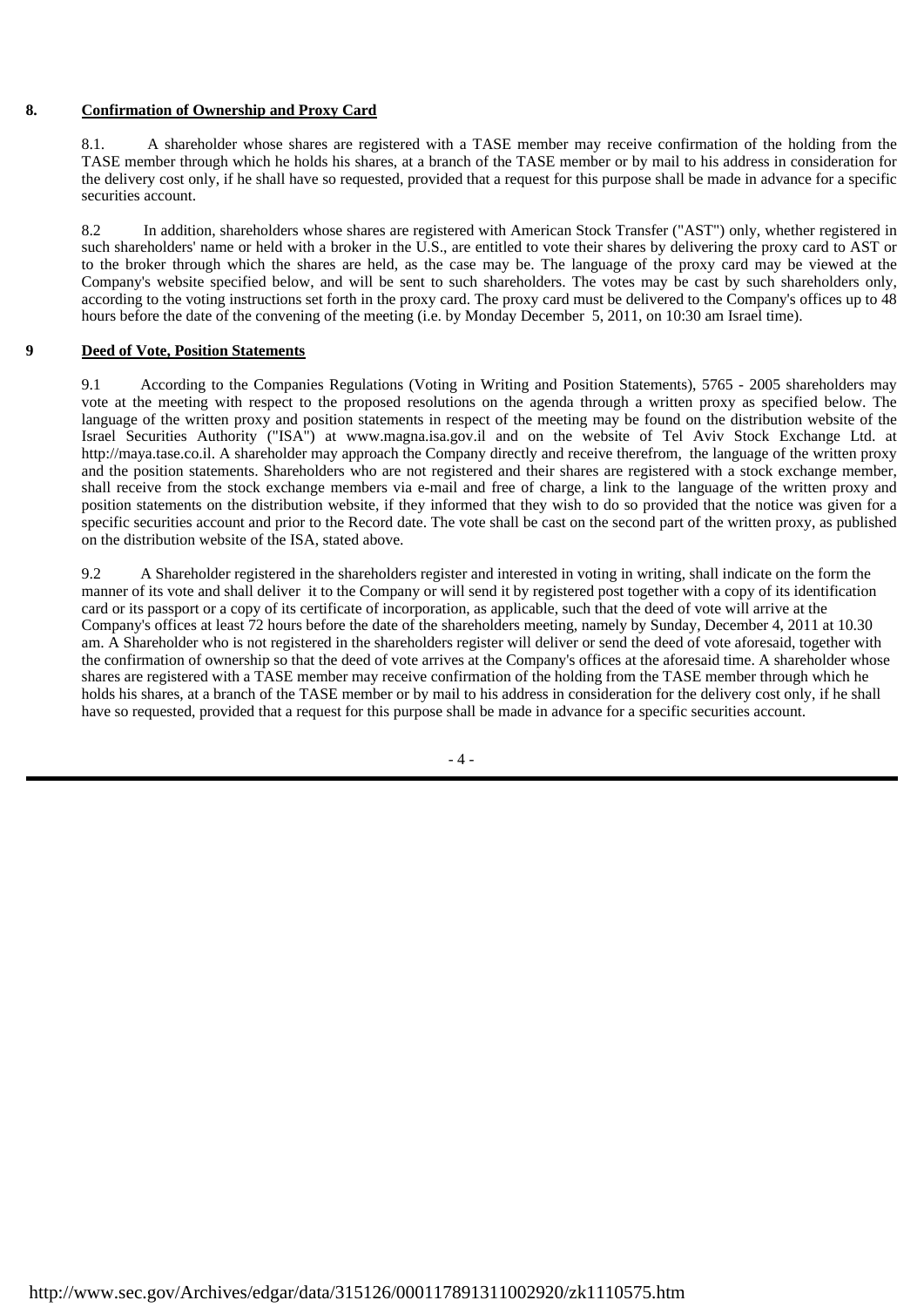9.3 A shareholder who participates in the vote at the meeting in connection with the resolution on the agenda (approval of Mr. Gad Arbel for a further term as an external director), whether in person or by proxy, shall notify the Company before the vote at the meeting, or if the vote is via deed of vote – on the deed of vote by marking in Part B of the deed of vote in the place designated therefor, whether or not he is considered a "controlling person" or if has a personal interest in the approval of the appointment except for a personal interest which is not as a result of a connection with a "controlling person". If a shareholder or his proxy shall not have marked the existence or absence of a personal interest or of being a controlling person in the Company (or marked that he has a personal interest but did not detail the substance of the interest), he shall not vote at the meeting and his vote will not be counted in the vote.

9.4 The last date for delivery of position statements to the Company is: November 18, 2011.

9.5 The last date for delivery of the response of the board of directors to position statements, if and insofar as position statements of shareholders shall be submitted and the board of directors shall choose to submit its response to the said position statements, is: November 23, 2011.

#### 10. **Inspection of Documents**

A copy of this report, the proposed resolution and the declaration of the candidate for director is available for inspection at the Company's offices at 3 Azrieli Center (the Triangular Tower 42nd floor) Tel Aviv, after prior telephonic coordination with the Company's secretarial office at Telephone: 972-3-6075555 on Sunday – Thursday (except for holiday eves and holidays) between 9:00 a.m. and 4:00 p.m., until the date of the convening of the meeting, as well as on the distribution website of the ISA at www.magna.isa.gov.il. and on the website of the TASE at maya.tase.co.il

In addition, a copy of this report will be available on the Company's website at www.elron.com, and on the distribution website of the Securities and Exchange Commission at www.sec.gov.

**Sincerely,**

**Elron Electronic Industries Ltd.**

- 5 -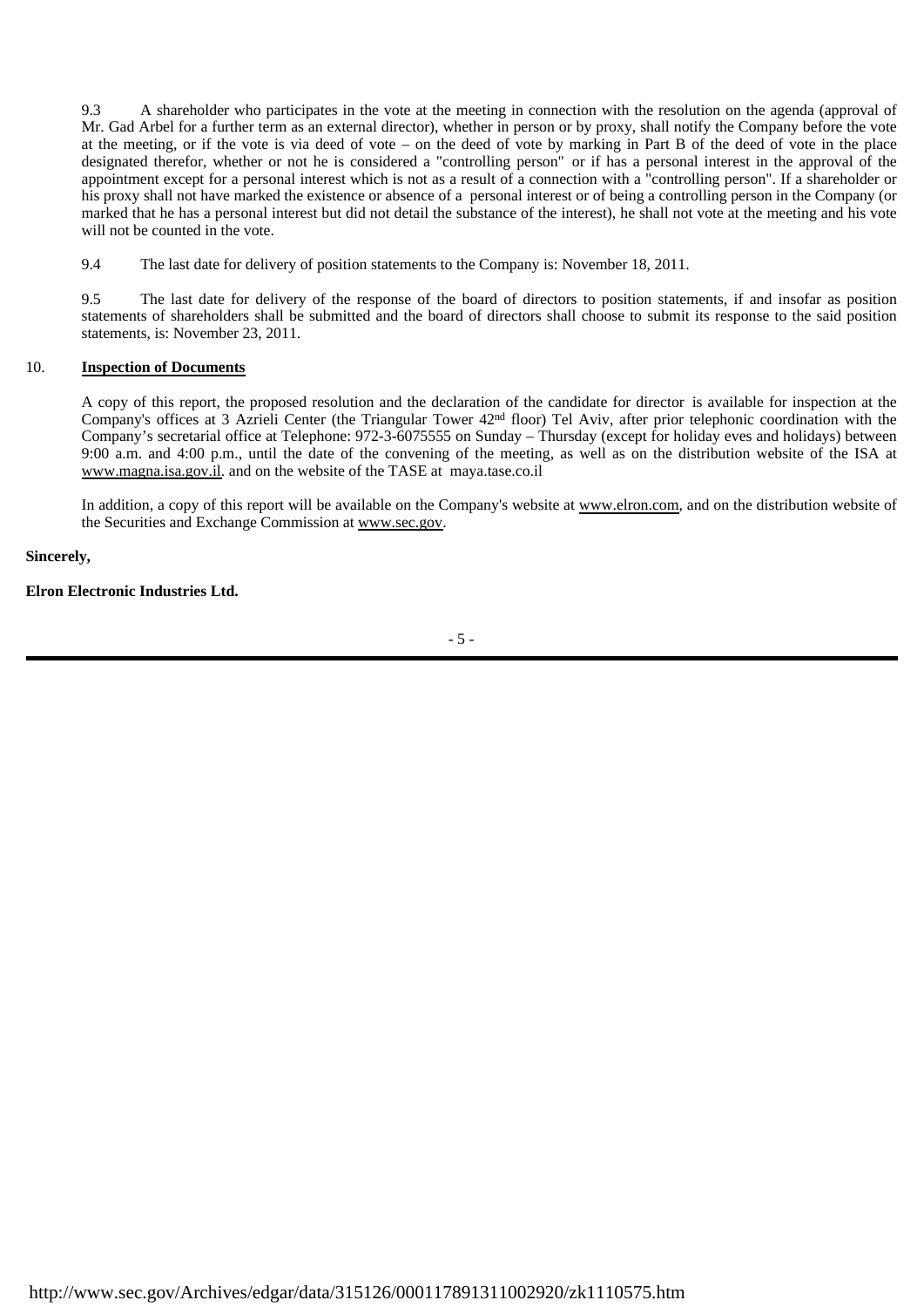## **Appendix A**

#### **To Elron Electronic Industries Ltd. (the "Company")**

### **Re: Declaration of Candidate for the Office of Outside Director in a Public Company Traded in Israel Pursuant to the Companies Law, 5759-1999 (the "Law")**

I, the undersigned, Gad Arbel, bearer of I.D. 007943319, an Israeli resident, of 96 Hashalom St., Mevaseret Zion, after having been cautioned to state the truth, failing which I shall be liable for the penalties prescribed by law, do hereby declare and undertake as follows:

- 1. I hereby give my consent to act as an outside director of your Company, which is a public company, incorporated in Israel, whose shares are traded on the Tel Aviv Stock Exchange Ltd. and on the Over the Counter market in the U.S.A.
- 2. I am aware of all of the provisions of the Law applicable to the appointment and office of an outside director, including term and termination of office, participation in the Company's committees, etc., and am further aware that this declaration will be available at the registered office of the Company for general inspection;
- 3. I am eligible to be appointed as director in your Company pursuant to the provisions of Sections 225-227 of the Law, regarding the restriction of appointment of a minor, incapacitated person, restriction of appointment due to conviction or the decision of an administrative enforcement committee or bankruptcy. The provisions of the sections, as being on the date of signing of this declaration, are specified in **Annex A** which is attached to this declaration as an integral part hereof.
- 4. I am aware of the duties of notification imposed on me by virtue of Sections 227A and 245A of the Law and undertake to duly comply therewith. The provisions of the said sections, as being on the date of signing of this declaration, are specified in **Annex A**.
- 5. I declare that I have all of the qualifications required, and the ability to dedicate the proper time, to the fulfillment of the office of director in the Company, as specified below.
- 6. I have "professional qualifications" in accordance with the provisions of the Companies Regulations (Conditions and Criteria for a Director with Accounting and Financial Expertise and a Director with Professional Qualifications), 5766-2005 (the "**Companies Regulations**"); the provisions of the Companies Regulations, as being on the date of signing of this declaration, are attached hereto as **Annex B**.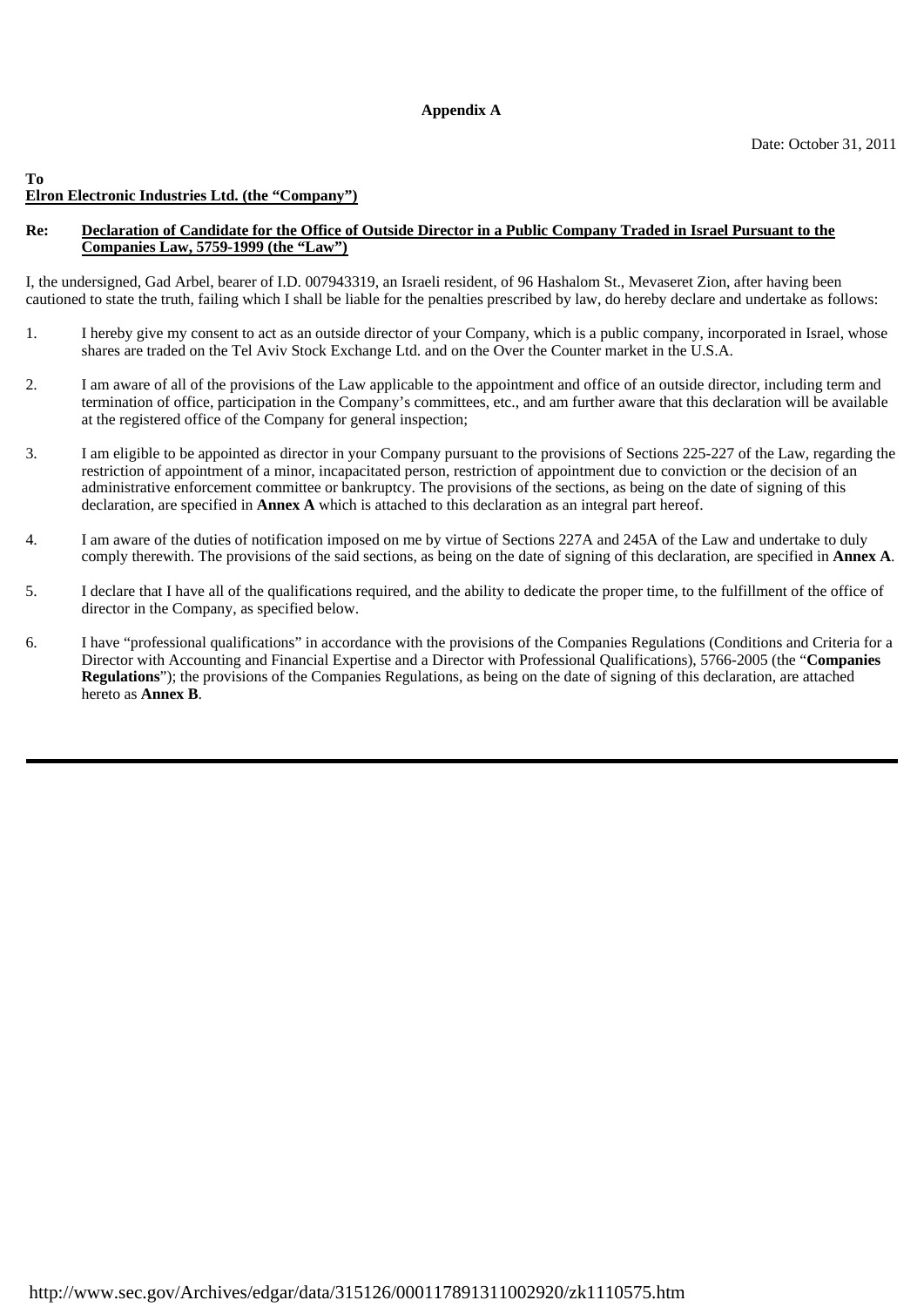7. I hold the following academic degrees (degree, awarding institution, date):

B.A. in economics, Hebrew University of Jerusalem, 1973.

MBA, Hebrew University of Jerusalem, 1975.

Documents attesting to these degrees are attached as **Annex C** to this declaration, forming an integral part hereof.

- 8. I have occupational experience, as specified in the resumé attached hereto as **Annex D**. Documents attesting to the fulfillment of these positions are attached hereto as **Annex E**.
- 9. a. Neither I, nor my Relatives, partners, employers, anyone to whom I report directly or indirectly, or a corporation controlled by me, have business or professional ties with the Company, the Company's controlling shareholder as of the Date of Appointment, or Another Corporation, even if such ties are not habitual, apart from negligible ties.
	- b. Neither I, nor my Relatives, partners, employers, anyone to whom I report directly or indirectly, or a corporation controlled by me, on or two years before the Date of Appointment, have any Link to the Company, the Company's controlling shareholder as of the Date of Appointment, or Another Corporation.

For purposes of this declaration –

 "Link" – The existence of employment relations, the existence of habitual business or professional ties or control, and the holding of office as an officer, apart from the office of a director who was appointed to act as an outside director of a company which is about to make a first public offering of shares.

 "Another Corporation" – A corporation whose controlling shareholder, on or two years before the Date of Appointment, is the Company or its controlling shareholder.

 "Date of Appointment" – The date on which the general meeting will appoint me as an outside director, in accordance with the provisions of Section 239(b) of the Law.

 "Relative" – spouse, sibling, parent, grandparents, offspring, and an offspring, sibling or parent of the spouse or the spouse of any of the above.

- 10. Check the appropriate box, if applicable:
	- $\square$  Notwithstanding the provisions of Section 9(b) above, there are between myself and the Company, on or two years before the Date of Appointment, negligible business or professional ties, commencing before my Date of Appointment as outside director, which do not constitute a "link" as stated in the Companies Regulations (Matters Which do not Constitute a Link), 5767-2006 (the "**Link Regulations**"). The provisions of the relevant sections of the Link Regulations, as being on the date of signing of this declaration, are specified in **Annex F** hereto. Such ties are as follows<sup>1</sup>:

<sup>&</sup>lt;sup>1</sup> Specify the business or professional ties of the candidate with the Company, and evidence that such ties are negligible.

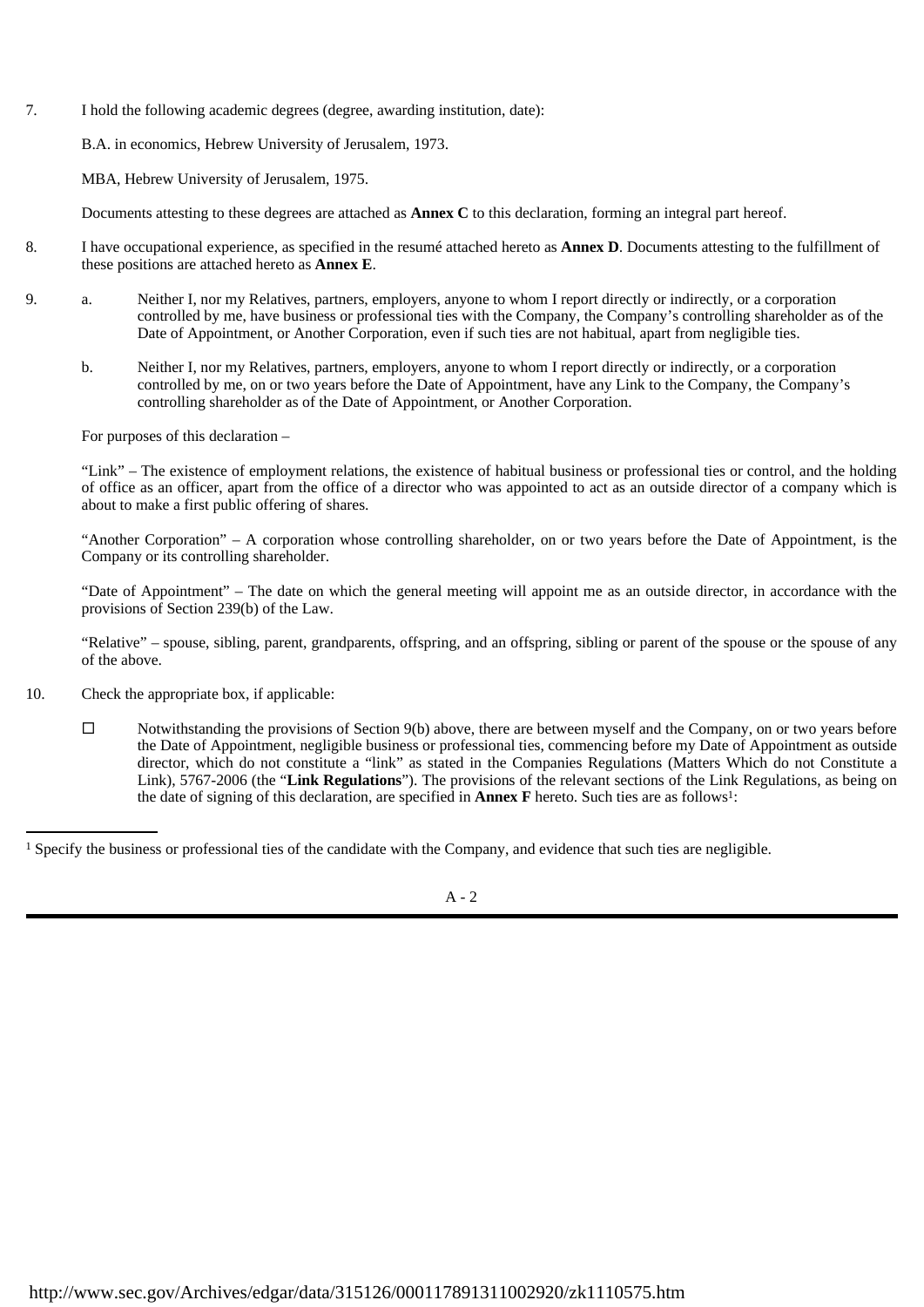- 11. I am not a Relative of the Company's controlling shareholder.
- 12. My other positions and occupations do not and may not create a conflict of interests with my duties as outside director, and will not prejudice my ability to hold office as outside director.
- 13. In no other company in which I currently hold office as director, is there an outside director who is a director in your Company.
- 14. I am not an employee of the ISA or a stock exchange in Israel.
- 15. I have received no consideration, either directly or indirectly, for my office as a director of the Company, in addition to the compensation and reimbursement of expenses to which I am entitled due to my office as outside director of the Company. For purposes of this section, the granting of an exemption, undertaking for indemnification, indemnification or insurance, shall not be deemed as consideration.
- 16. I am not the chairman of the board of directors, nor employed by the Company or by its controlling shareholder or by a corporation controlled by the controlling shareholder. In addition, I do not render services on a regular basis to the Company, to its controlling shareholder or to a corporation controlled by the controlling shareholder as aforesaid, and my livelihood is not dependent primarily on the controlling shareholder.
- 17. I have not held office on the Company's board of directors for more than 9 consecutive years.
- 18. I undertake to comply with all the legal requirements applicable to directors and outside directors, and will fulfill my duties in the best manner and in the best interests of the Company. If any concern shall arise, of which I shall be aware and/or which shall be brought to my attention, that I shall stop fulfilling any of the above conditions and/or declarations, or if there shall be a concern of a breach of the fiduciary duty I owe to the Company (as defined in Section 254 of the Law), I shall immediately notify the chairman of the board of directors and the Company thereof.

A - 3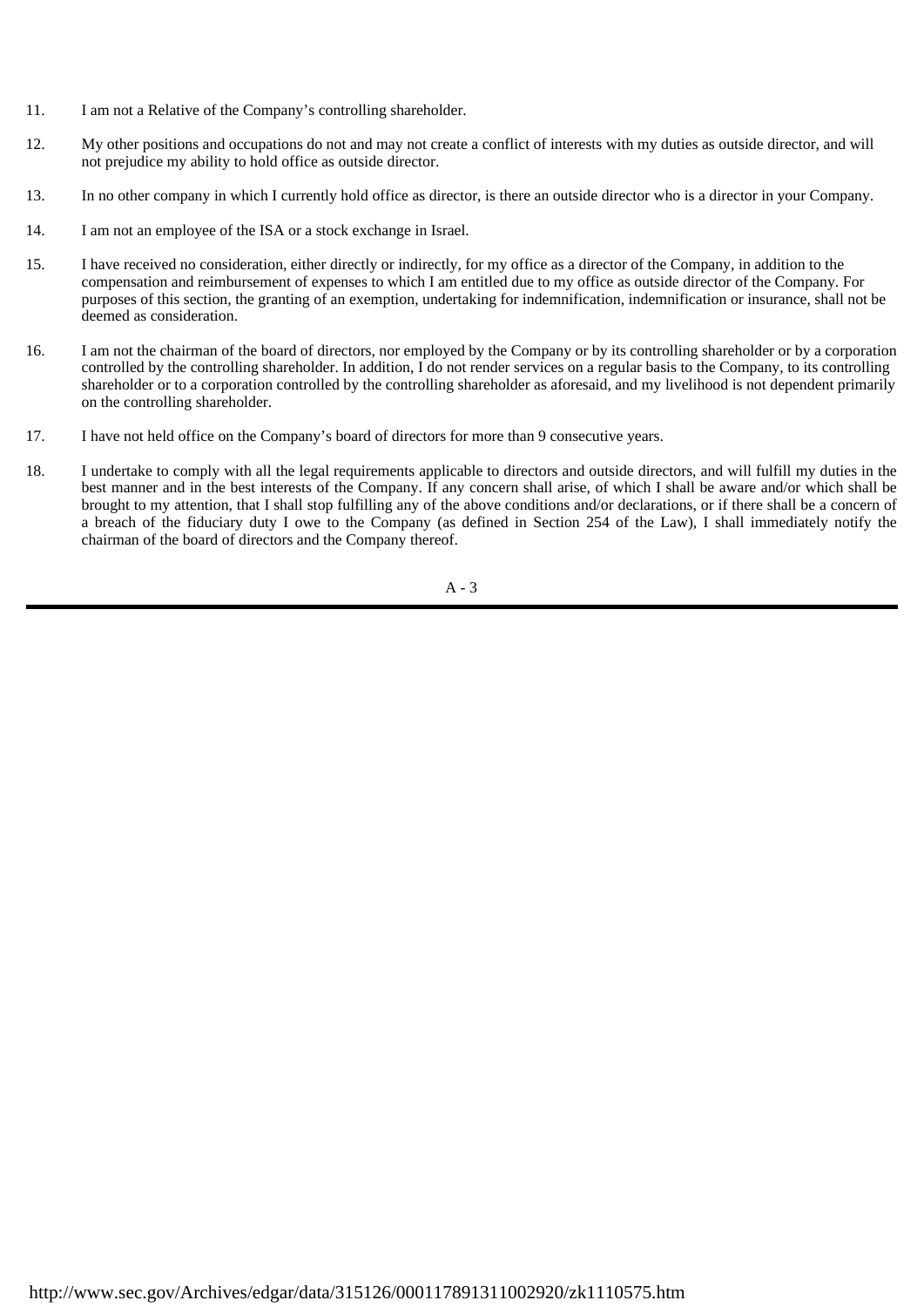- 19. I am aware that according to the Law, the Company, its controlling shareholder and a corporation under its control will not be able to grant me, my spouse or my children any benefit, directly or indirectly, in which context they will not appoint me, my spouse or my children as an officer of the Company or a corporation controlled by its controlling shareholder, will not employ me as an employee, and will not receive professional services for pay from me, either directly or indirectly, including through a corporation under my control, unless two years shall have passed from the end of my office as outside director of the Company, and with respect to a Relative of mine other than my spouse or child – one year from the end of my office as outside director.
- 20. I am aware that this declaration will be presented to the appointing entity prior to the appointment and the convening of the general meeting having the appointment on its agenda, and will be used by the appointing entity to examine my eligibility to hold office as an outside director of the Company.
- 21. I am aware, and agree, that subject to the approval of the general meeting of the Company's shareholders, I will be paid compensation as specified in **Annex G**, and will not be entitled to any further compensation from the Company for holding office as outside director.
- 22. This is my name, this is my signature and the facts specified in this declaration above are the truth.

| <b>Name</b> | I.D.      | <b>Signature</b> |
|-------------|-----------|------------------|
| Gad Arbel   | 007943319 | $(-)$            |

## **Certification**

I hereby certify that on October 31, 2011, appeared before Adv. Paul Weinberg, Mr. Gad Arbel, bearer of I.D. no. 007943319, who, after I cautioned him to state the truth, failing which he shall be liable for the penalties prescribed by law, confirmed the veracity of his above declaration and signed it in my presence.

[Stamp and signature of Paul Weinberg, Adv., No. 21268] **Stamp and signature**

 $A - 4$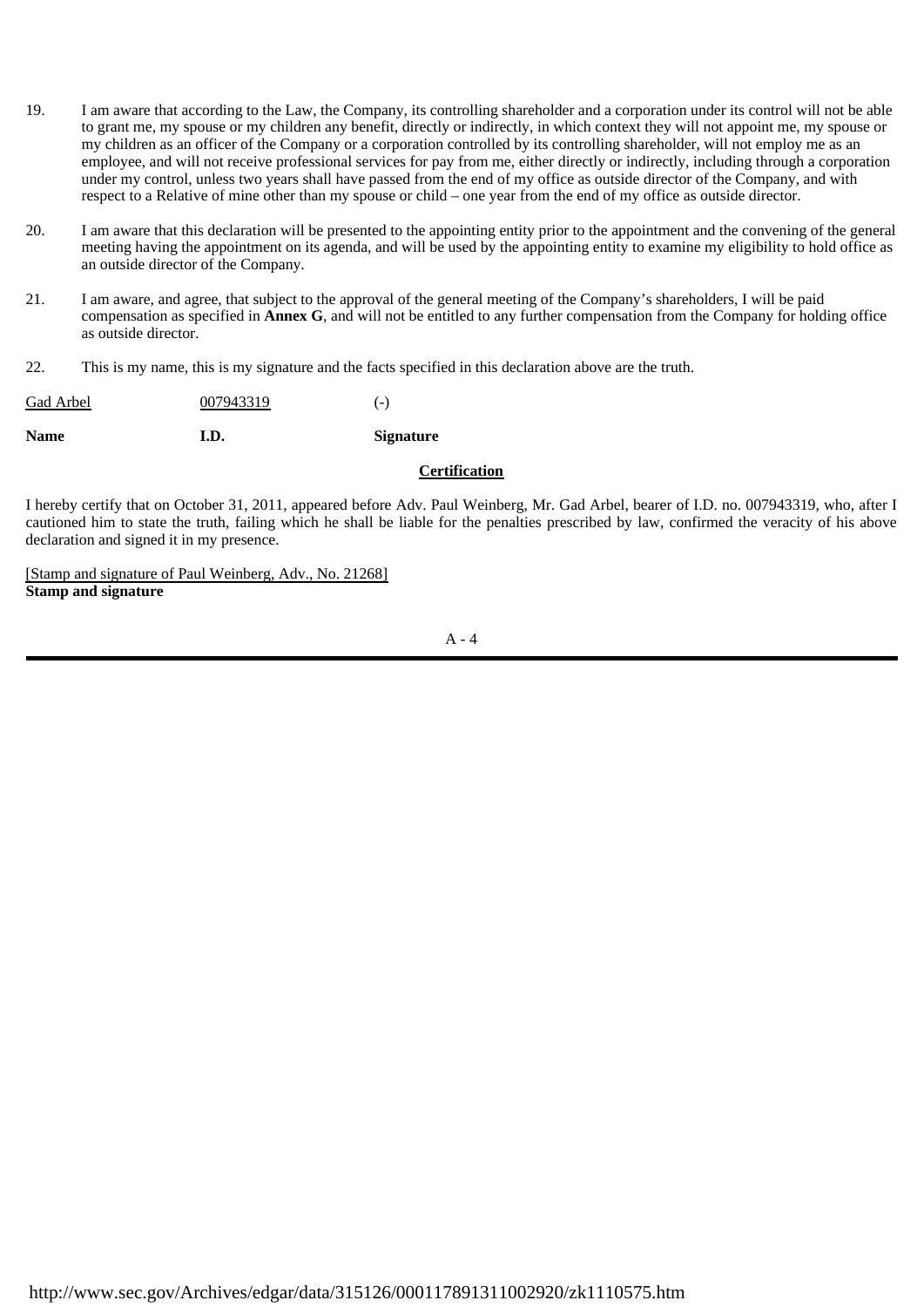#### **Appendix B**

#### **ELRON ELECTRONIC INDUSTRIES LTD. THIS PROXY SOLICITED BY THE BOARD OF DIRECTORS FOR THE SPECIAL GENERAL MEETING OF SHAREHOLDERS TO BE HELD ON DECEMBER 7, 2011**

The undersigned hereby constitutes and appoints YARON ELAD and PAUL WEINBERG and each of them, the true and lawful attorneys, agents and proxies of the undersigned, with full power of substitution, to vote with respect to all of the Ordinary Shares of ELRON ELECTRONIC INDUSTRIES LTD. (the "Company"), standing in the name of the undersigned at the close of business on November 8, 2011 at the Special General Meeting of Shareholders of the Company to be held at the offices of the Company at 3 Azrieli Center, The Triangle Tower, 42nd Floor, Tel-Aviv, Israel, on December 7, 2011, at 10:30 am (Israel time), and at any and all adjournments thereof, with all power that the undersigned would possess if personally present and especially (but without limiting the general authorization and power hereby given) to vote as follows:

#### **Please mark your vote in blue or black ink as shown here**

**1. Proposal No. 1** - **To** re -appoint Mr. Gad Arbel as an external director, as defined under the Companies Law, 1999, for a second term of three years ending on October 12, 2014.

#### **EXECUTE:** EXECUTE **PAGAINST EXECUTE: PARALLEL**

Under the Companies law, 1999 you are required to indicate whether or not you are a "controlling person" or whether or not you have a personal interest in the resolution described in the above Proposal (except for a personal interest which is not as a result of a connection with a "controlling person") and if so, to provide the necessary details in connection therewith

**IF YOU FAIL TO INDICATE WHETHER OR NOT YOU ARE A "CONTROLLING PERSON" OR WHETHER OR NOT YOU HAVE A PERSONAL INTEREST IN THE RESOLUTION DESCRIBED IN THE ABOVE PROPOSAL, OR MARK THAT YOU HAVE A PERSONAL INTEREST BUT DO NOT PROVIDE THE NECESSARY DETAILS IN CONNECTION THEREWITH, YOUR SHARES WILL NOT BE VOTED AND YOUR VOTE WILL NOT BE COUNTED FOR WITH RESPECT TO THE RESOLUTION DESCRIBED IN THE ABOVE PROPOSAL.**